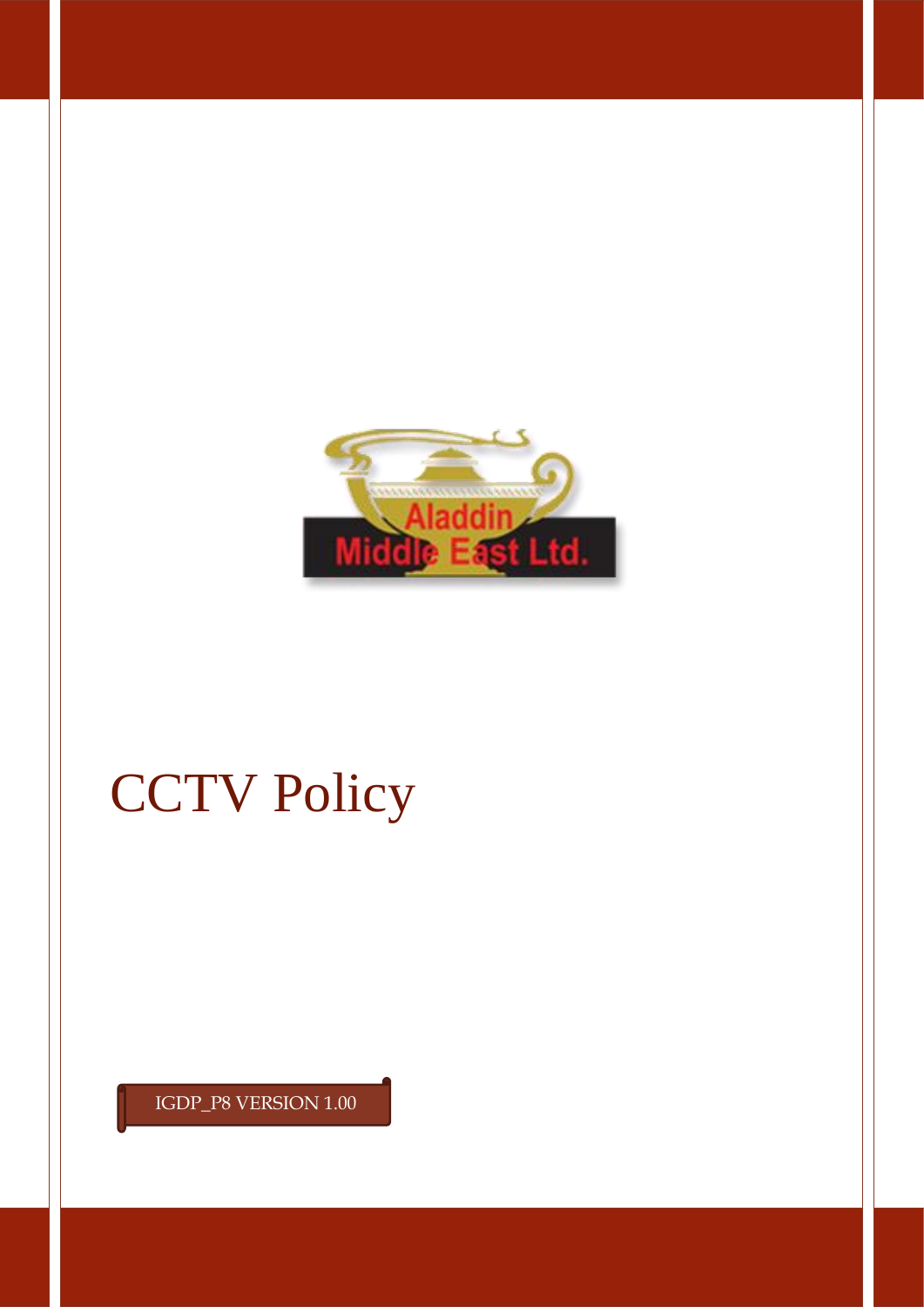# **Table of Contents**

| <b>Item No</b>          |                                        | Page |
|-------------------------|----------------------------------------|------|
| 1                       | <b>Data Controller</b>                 |      |
| $\overline{2}$          | <b>CCTV</b> recordings and legal basis | 1    |
| 3                       | Recipients of the personal data        | 6    |
| $\overline{\mathbf{4}}$ | Third country/international transfers  | 7    |
| 5                       | <b>Automated Decision Making</b>       | 7    |
| 6                       | Data subject rights                    | 7    |
| 7                       | <b>Contact our DPO</b>                 | 8    |

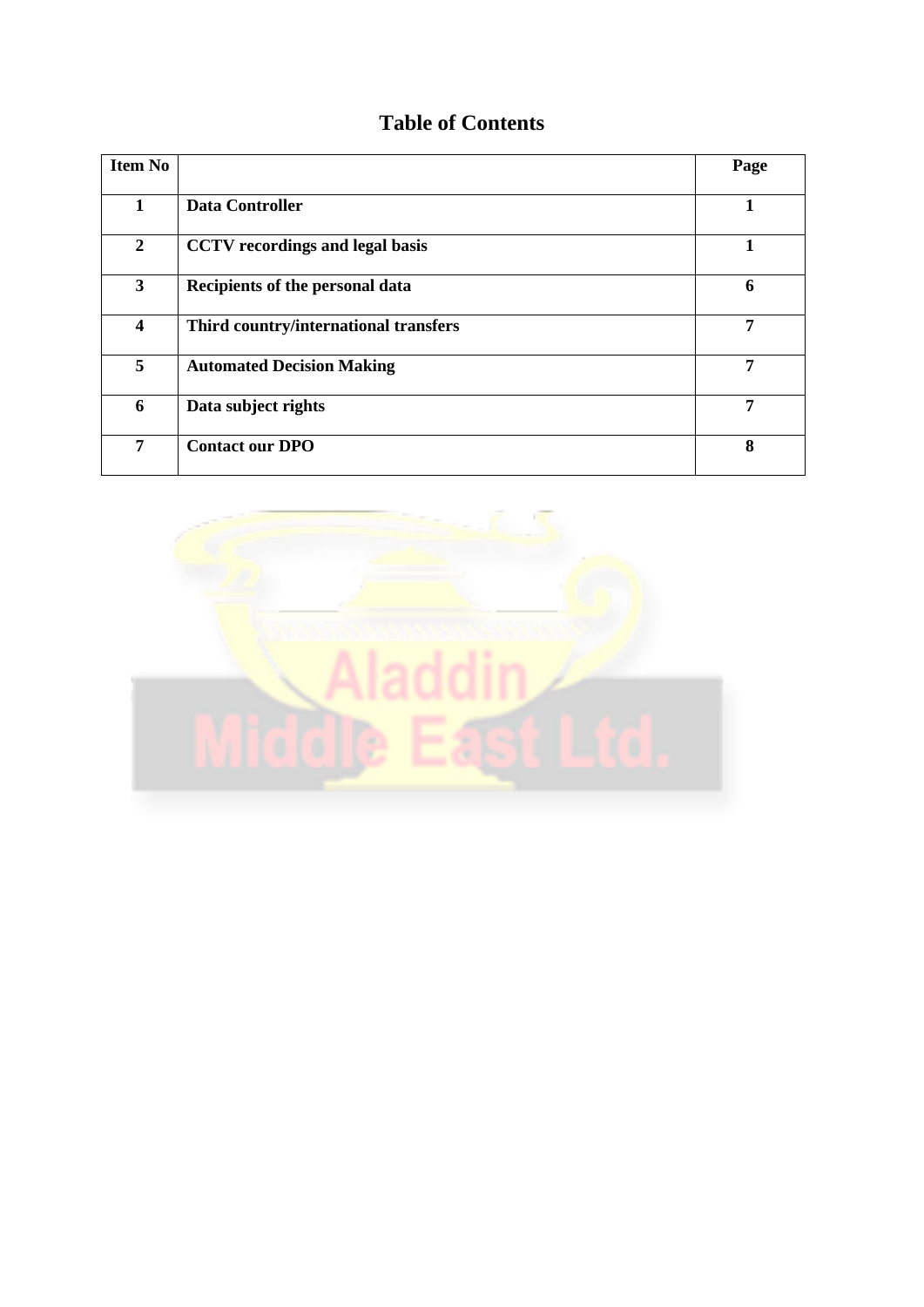#### **Section 1: Data Controller**

This Policy document constitutes the Aladdin Middle East Limited – Turkey Branch Office, having its registered office at the following address "Karum İş Merkezi İran Caddesi No:21/394 Kavaklıdere Çankaya/Ankara" (hereinafter referred as the "Company" or "AME Turkey") CCTV Policy and aims to provide information relating to purposes for which we gather and process personal data pursuant to Law No 6698 on Personal Data Protection (hereinafter referred as "Law", in order to be transparent and accountable to data subjects in relation to the processing of CCTV data in accordance with Article 10 of the Law. Accordingly, the purposes for which our Company processes personal data, to whom and for what purposes the processed data can be transferred, our personal data collection methods and legal reasons and the rights of the data subject may be found below

#### **Section 2: CCTV recordings and legal basis**

2.1 This CCTV Policy applies to the premises owned or controlled by AME Turkey. For the avoidance of any doubt, this Policy has no application to premises not in the ownership or control of the Company (e.g. external institutions).

2.2 In this section, we give you detailed information about the type of CCTV image we collect, why we use CCTV and what we do with CCTV recordings/images, and the lawful basis relied upon.

2.3 We use CCTV (video only, no audio/sound-recording) on our premises, at internal and external points. CCTV cameras are mounted on fixed-points, with no auto-tracking capabilities.

2.4. For the avoidance of doubt, it is our corporate policy that CCTV monitoring/profiling of an individual based on any of the following characteristics is prohibited:

- Age
- Civil status
- Disability
- Gender
- Membership to a trade union, political party etc.
- Race
- Religion
- Sexual orientation
- 1.5.CCTV will be utilized in a fair and ethical manner. The location of cameras is a key consideration. Use of CCTV to monitor areas where individuals would have a reasonable expectation of privacy (e.g. bathrooms, changing rooms, etc.) is considered by AME Turkey to be unjustifiable and unethical.
- 1.6.AME has endeavored to select locations for the installation of CCTV cameras which are least intrusive to protect the privacy of individuals. Cameras placed so as to record external areas are positioned in such a way as to prevent or minimize recording of passers-by or of another person's private property.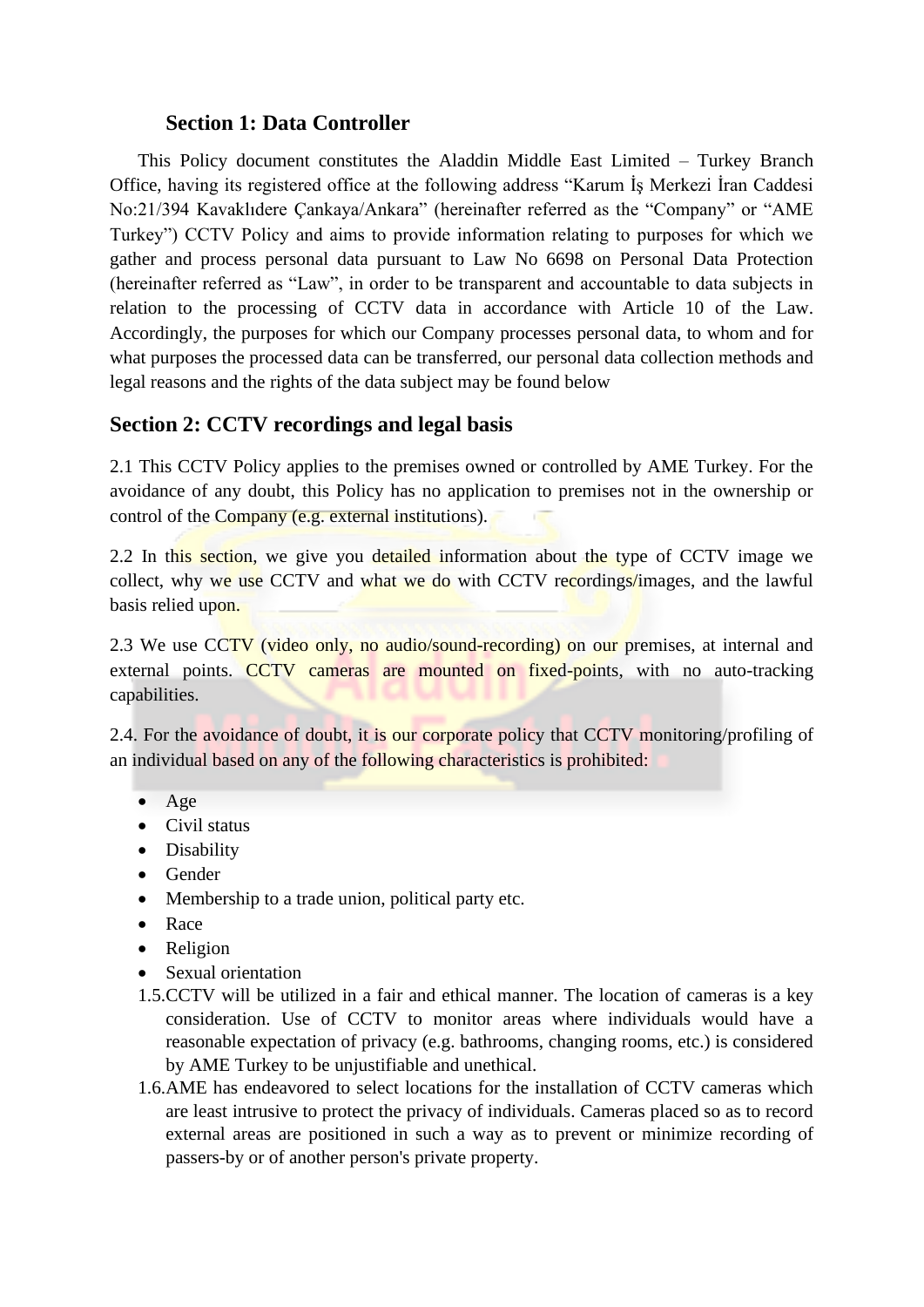2.7. In any area where CCTV is in operation, there will be a prominent sign displayed notifying people of same. For the avoidance of any doubt, there shall be no covert CCTV recording.

- 2.8. A data protection impact assessment (DPIA) is undertaken when installing or making adaptations to CCTV systems where the processing is likely to result in a high risk to the rights and freedoms of data subjects.
- **PURPOSES LEGAL BASIS** 1. For security: (a) To deter unauthorized access to the Company's property (b) To protect the Company's buildings and assets (including but not limited to materials, files and data our staff) both during and after working hours; (c) To capture images of those perpetrating criminal offences on the premises, including in the carparking areas, main entrance, exit gates etc. (including intruders or individuals damaging property or removing items without authorization) so that the recordings can be passed to law enforcement agencies, and used for criminal prosecutions; (d) To support law enforcement agencies and other civil authorities to detect and deter crime, and to identify, apprehend, and prosecute offenders; (e) To reduce the incidence of crime and anti-social behavior (including theft and vandalism); (f) To provide a sense of security and safety to the staff members, service-providers, and visitors to our premises. (g) To monitor activity in the areas where cash is received from and receipted to individuals and/or where goods are received from couriers and/or service providers (Reception); (h) The monitoring of access control systems: to monitor and record restricted access areas at Public interests/substantial public interests: to prevent and/or detect fraud, theft and crime, to ensure that the AME adequately protects its property and assets purchased/financed/maintained in tis premises. Legal obligation: Company's duty of care to individuals who have a business relationship with the company, i.e. staff, business associates, stakeholders and visitors to *its* premises. Vital interests: the processing is necessary in order to protect the vital interests of the data subject or of another natural person. Prevention, investigation and detection of offences: the prevention, investigation, detection or prosecution of criminal offences or the execution of criminal penalties, including the safeguarding against and the prevention of threats to public security
- 2.9. The purposes of CCTV and the legal basis of same are set out below: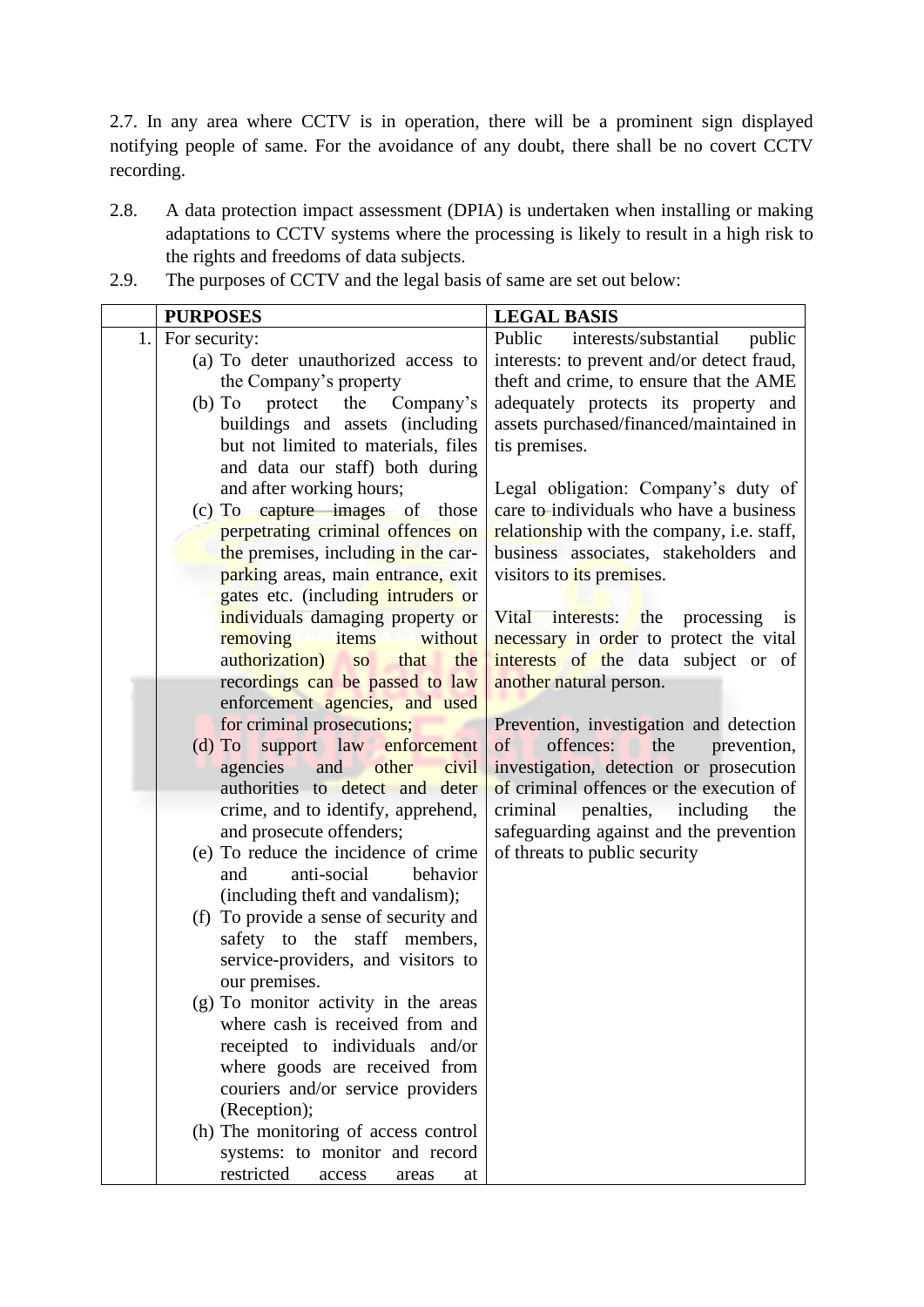|    | entrances to buildings and other<br>areas:<br>(i) verification of security alarms:<br>Intrusion<br>alarms,<br>exit<br>door                                                                                                                                                                                                                                                                                                                                                                                                                                                                                                                                         |                                                                                                                                                                                                                                                                                                                                                                                                                                                                                                                                                                                                                                                              |
|----|--------------------------------------------------------------------------------------------------------------------------------------------------------------------------------------------------------------------------------------------------------------------------------------------------------------------------------------------------------------------------------------------------------------------------------------------------------------------------------------------------------------------------------------------------------------------------------------------------------------------------------------------------------------------|--------------------------------------------------------------------------------------------------------------------------------------------------------------------------------------------------------------------------------------------------------------------------------------------------------------------------------------------------------------------------------------------------------------------------------------------------------------------------------------------------------------------------------------------------------------------------------------------------------------------------------------------------------------|
| 2. | controls, external alarms;<br>To<br>Company's<br>uphold<br>policies/procedures<br>promote<br>to<br>occupational safety and well-being:<br>(a) To ensure that corporate rules and<br>policies are respected so that the<br>AME can be properly managed.<br>any instances<br>deter<br>$(b)$ To<br>of<br>bullying, harassment, and/or all<br>other forms of unwanted and/or<br>inappropriate behavior.<br>ensure<br>that<br>Company's<br>$(c)$ To<br>Bullying Prevention policy and all<br>relevant policies<br>other<br>are<br>implemented so that the Company<br>can be properly managed. For the<br>avoidance of any doubt, this<br>means that CCTV footage may be | Legal obligation: Company's duty of<br>care to individuals who have a business<br>relationship with the company, i.e. staff,<br>business associates, stakeholders and<br>visitors to its premises.<br>CCTV recordings may be used to the<br>extent necessary to comply with legal<br>obligations in the field of occupational<br>safety and health.<br>Vital<br>interests:<br>the<br>processing<br>is<br>necessary in order to protect the vital<br>interests of the data subject or of<br>another natural person.<br>interests/substantial<br><b>Public</b><br>public<br>interests:<br>to maintain discipline and good<br>order, to ensure that other staff |
|    | used as part of any corporate<br>procedure, including but not<br>limited<br>disciplinary,<br>to<br>a<br>suspension, or expulsion process<br>under the disciplinary code and<br>procedure. This means that the<br>CCTV footage may be viewed by<br>the board of management and<br>disciplinary committee.                                                                                                                                                                                                                                                                                                                                                           | do not have their professional<br>activities seriously disrupted by<br>misbehavior of others,<br>to ensure that staff members are<br>not exposed to risks to their<br>health<br>and safety (including<br>causing distress, anxiety, or any<br>threat to physical safety).<br>to prevent and/or detect fraud,<br>theft and crime, to ensure that<br>the AME adequately protects<br>property and assets                                                                                                                                                                                                                                                        |
| 3. | For verification and dispute-resolution<br>purposes, particularly in circumstances<br>where there is a dispute as to facts and<br>the recordings may be<br>capable<br>of<br>resolving that dispute.                                                                                                                                                                                                                                                                                                                                                                                                                                                                | Public<br>interests/substantial<br>public<br>interests: to prevent and/or detect fraud,<br>to ensure that facts can be objectively<br>verified to avoid disputes leading to<br>costly litigation. For dispute resolution<br>and litigation purposes.                                                                                                                                                                                                                                                                                                                                                                                                         |
| 4. | For litigation purposes.                                                                                                                                                                                                                                                                                                                                                                                                                                                                                                                                                                                                                                           | interests/substantial<br>Public<br>public<br>interests: to ensure that all relevant data<br>is available for litigation purposes, to<br>ensure the effective administration                                                                                                                                                                                                                                                                                                                                                                                                                                                                                  |
| 5. | For verification and dispute-resolution<br>purposes as part of any investigation to<br>the extent necessary for the determination<br>circumstances prevailing<br>the<br>of<br>in<br>specific<br>and<br>for<br>external<br>cases<br>investigation<br>such<br>processes<br>as                                                                                                                                                                                                                                                                                                                                                                                        | Legal Obligation: depending on<br>the nature of the request, this<br>may include a request from<br>external agencies as part of<br>external investigations, e.g.: The<br>Ministry of Family, Labor and                                                                                                                                                                                                                                                                                                                                                                                                                                                       |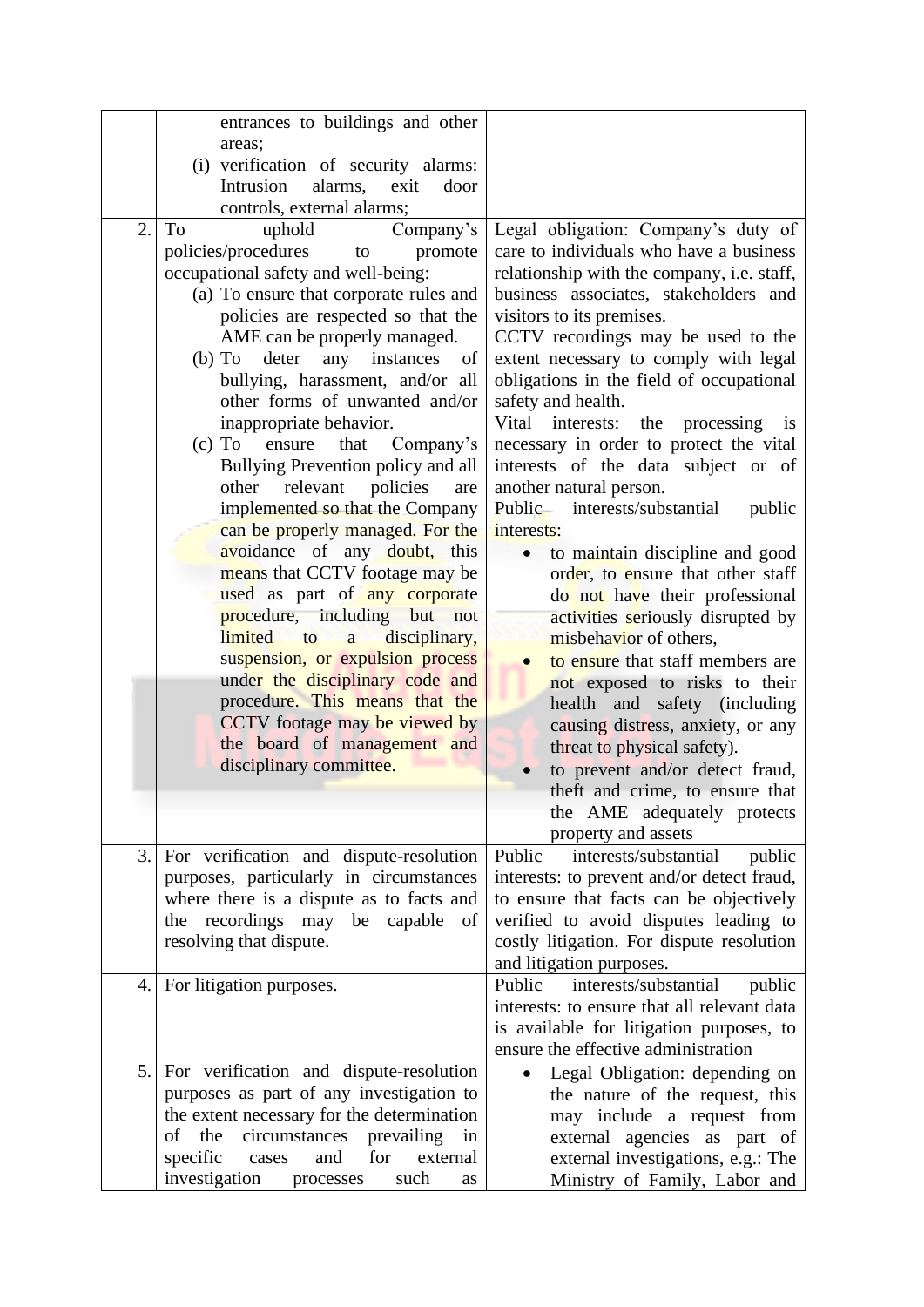| occupational and health safety |  |  |  | and                          | Social Services, Ministry of               |
|--------------------------------|--|--|--|------------------------------|--------------------------------------------|
| criminal investigations        |  |  |  | Social<br>Security<br>Trade, |                                            |
|                                |  |  |  |                              | Institution etc. may require us            |
|                                |  |  |  |                              | specific information<br>furnish            |
|                                |  |  |  |                              | (including a report), document             |
|                                |  |  |  |                              | regarding an issue that falls              |
|                                |  |  |  |                              | under the scope of<br>their                |
|                                |  |  |  |                              | jurisdiction.                              |
|                                |  |  |  |                              | National<br>security,<br>law               |
|                                |  |  |  |                              | enforcement<br>criminal<br><b>or</b>       |
|                                |  |  |  |                              | investigation matters<br>law<br>$\sim$ $-$ |
|                                |  |  |  |                              | enforcement agencies:<br>per               |
|                                |  |  |  |                              | the<br>Article $23(1)(d)$ GDPR:            |
|                                |  |  |  |                              | prevention, investigation,                 |
|                                |  |  |  |                              | detection or prosecution<br>- of           |
|                                |  |  |  |                              | criminal offences<br>the<br><b>or</b>      |
|                                |  |  |  |                              | execution of criminal penalties,           |
|                                |  |  |  |                              | including the<br>safeguarding              |
|                                |  |  |  |                              | against and the prevention of              |
|                                |  |  |  |                              | threats to public security                 |
|                                |  |  |  |                              | Vital interests: the processing is         |
|                                |  |  |  |                              | necessary in order to protect the          |
|                                |  |  |  |                              | vital interests of the data subject        |
|                                |  |  |  |                              | or of another natural person.              |

The above- mentioned information is an indicative, non-exhaustive list. We will utilize CCTV for purposes not necessarily listed here provided there is a legal basis, and/or we are legally required to do so.

### **Section 3: Recipients of CCTV recordings**

We share and transfer CCTV recordings data to other data controllers at our own volition or upon request by competent authorities within the scope of ensuring the legal, technical and commercial-business security of the persons who are in a business relationship with the Company and ensuring the security of the locations of the Company pursuant to Articles 8 and 9 of the Law. In this section we give you further information about the recipients or categories of recipients of the personal data.

3.1. Law Enforcement Agencies: for the investigation, detection and prevention of offences.

3.2. In cases where footage is necessary for the services performed by the employees of the public institutions in charge of tax, social security and occupational health and safety.

3.3. Insurance Companies, Legal Advisors and Lawyers: The AME Turkey transfers and shares CCTV recordings with its insurers, competent public authorities, and their duly appointed workplace investigators, claims handlers etc. The Company also shares/transfers CCTV data to its legal advisors. These transfers are for the purposes of obtaining legal advices, resolving disputes, and defending, compromising or otherwise settling litigation.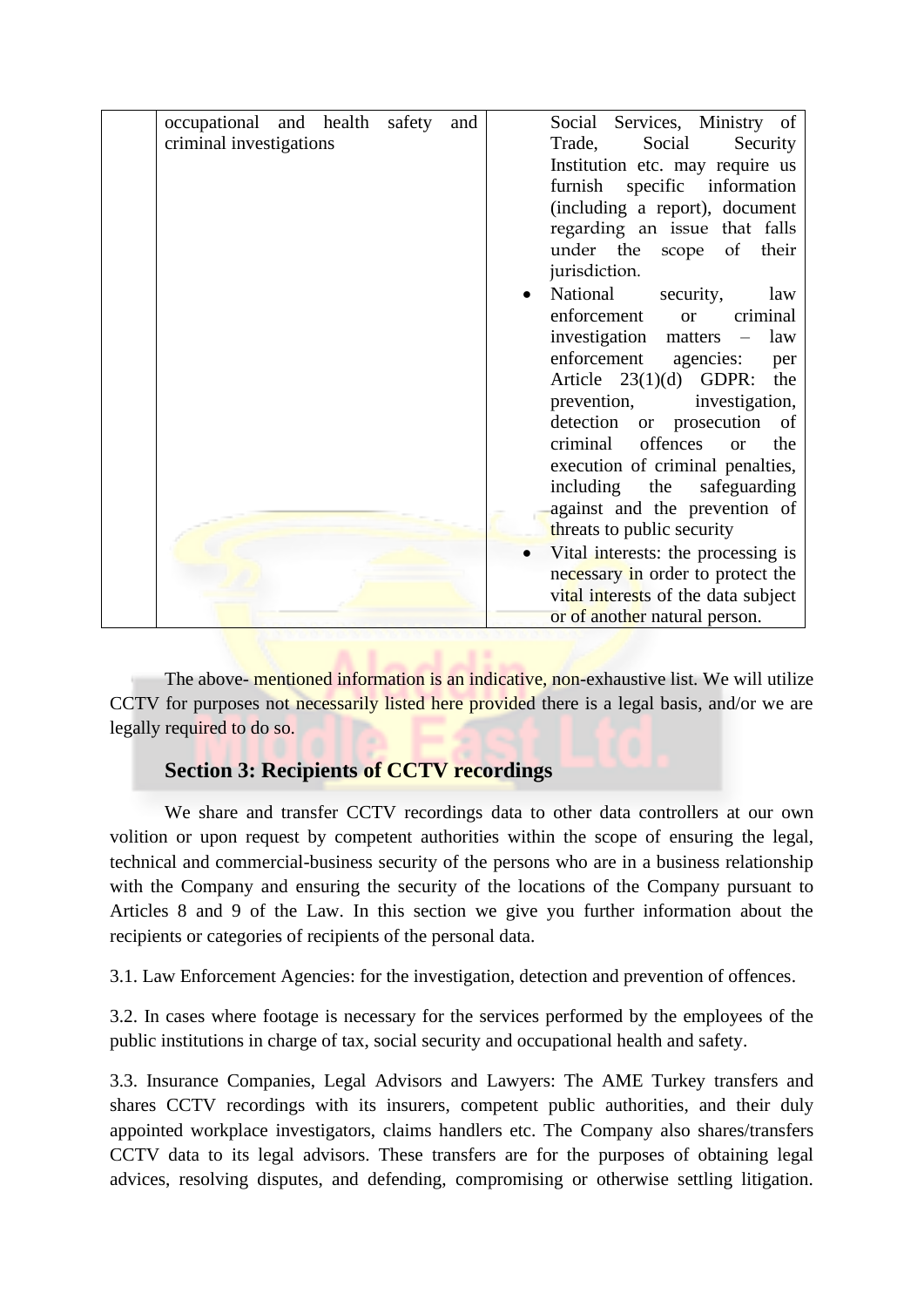CCTV data may also be transferred to the Health & Safety Authority when investigating workplace accidents.

3.4. CCTV administrators and IT support: to assist us with the administration and maintenance of the CCTV system and associated hardware and software.

3.5. Other parties: where you give your consent or instruct us to do so (e.g. to your solicitor, to your union representative etc.), or where we are otherwise legally required (e.g. a Court Order).

#### **Section 4: Third country/international transfers**

We do not transfer your personal data to a third country or international organization. If the transfer is required, we will take necessary measures prescribed in Article 9 of the Law No.6698 and inform relevant parties.

#### **Section 5: Automated decision making/profiling**

We do not engage in ADM/profiling.

#### **Section 6: Data Subjects' rights**

- 6.1.The Company acknowledges and respects the rights afforded to Data Subjects under the Article 11 of the Law including following rights:
	- to learn whether his/her personal data are processed or not,
	- to request information if his personal data are processed by the The Company,
	- to learn the purpose of his/her data processing and whether this data is used for intended purposes,
	- to know the third parties to whom his/her personal data is transferred at home or abroad,
	- to request the rectification of the incomplete or inaccurate data, if any,
	- to request the erasure or destruction of his personal data under the conditions laid down in law,
	- to request notification of rectification, erasure or destruction operations carried out pursuant his/her request to third parties to whom his personal data has been transferred,
	- to object to the processing, exclusively by automatic means, of his/her personal data, which leads to an unfavorable consequence for the data subject,
	- to request compensation for the damage arising from the unlawful processing of his/her personal data.

For further information, please see section (6) of our Data Protection and Processing Policy available at https://aladdinmiddleeast.com, or alternatively contact our DPO.